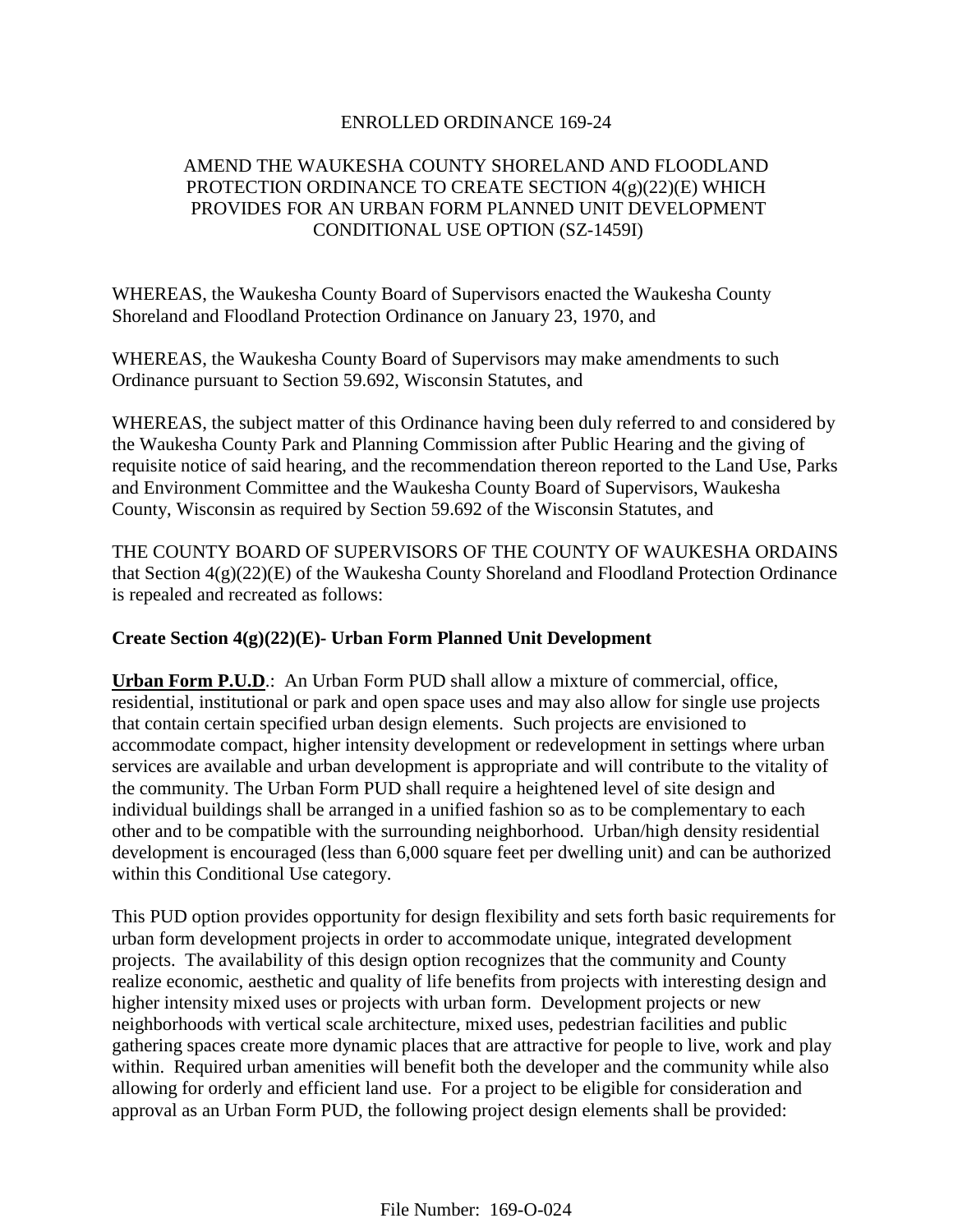- 1. Urban Form PUDs will only be considered in existing central business district/downtown settings or in close proximity to major transportation facilities such as interstate highway interchanges, county trunk highways, major arterials or mass transit stops.
- 2. Eligible sites must be served by municipal sewer and municipal water.
- 3. Architecture, landscaping and building siting must be designed to create an attractive and cohesive environment that contributes positively to the existing setting. Landscape treatments shall be provided to enhance architectural features, improve appearance, screen parking areas and structures, provide shade and enhance the streetscape.
- 4. Urban scale architecture (minimum two story buildings or two story facades) is required. Maximum permissible building height and massing must be complimentary to the neighborhood and is subject to the approval of the County Zoning Agency.
- 5. Building designs shall utilize a variety of aesthetically compatible exterior building materials and building styles and articulations shall be varied. Long, monotonous façades or roof designs shall not be permitted. HVAC units and other rooftop mechanicals/utilities are required to be screened from view.
- 6. Meaningful communal gathering and green spaces provided in accessible settings must be an integral part of any proposed development.
- 7. Pedestrian facilities must connect buildings and uses within the proposed development and must connect the development to the surrounding neighborhood in order to provide safe and convenient access for patrons, residents, and pedestrians. Bicycle accommodations should be considered in the project design.
- 8. Proposed development projects must be complimentary to the surrounding neighborhood.
- 9. Buildings shall be predominantly oriented to streets with minimal street setbacks or maximum build-to lines to be specified by the County Zoning Agency.
- 10. Large surface parking lots shall be minimized with specific consideration given to avoidance of parking lots between buildings and the street edge. Structured, underground or on-street parking must be provided to the greatest extent practicable. Surface parking lots should be located to the side and rear of buildings as much as possible. Parking areas should be landscaped to incorporate planting islands large enough so they may also serve as storm water areas or snow storage areas.
- 11. Retail and mixed retail/office buildings shall provide large store front windows that provide visibility and transparency at the pedestrian level.
- 12. Urban/High Density residential development is permissible with the form and massing of buildings to be authorized by the County Zoning Agency. Any County-imposed minimum residential dwelling unit size restrictions shall be in accordance with SEWRPC's Regional Housing Plan for Southeastern Wisconsin: 2035 (or as amended in the future) recommendations for unit size affordability (i.e. 800 square feet or less for a two bedroom unit). Specified maximum building height, setbacks, build-to lines, offsets, and on-site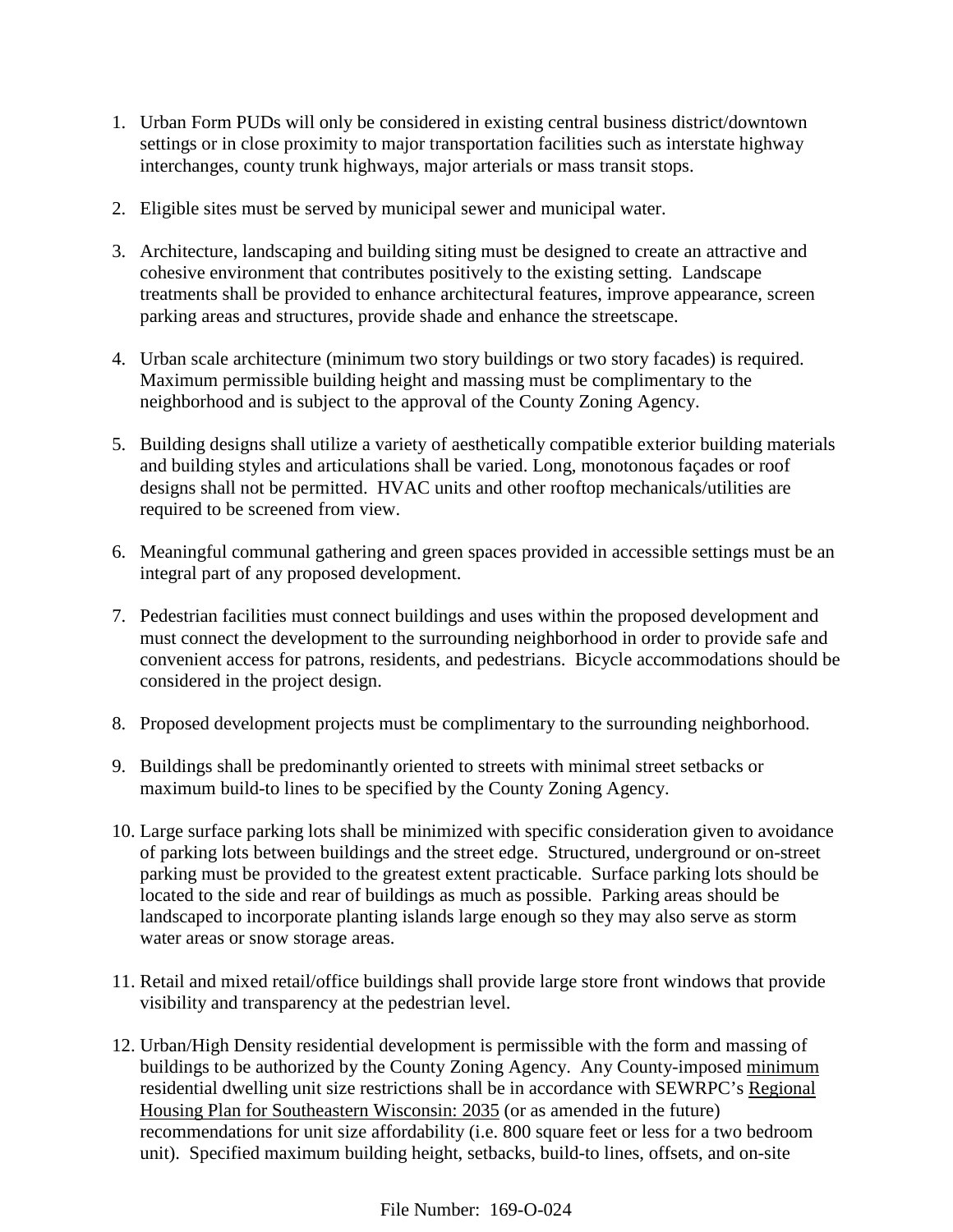parking requirements are to be established by the County Zoning Agency, which will determine available housing densities.

- 13. Internal streets must be designed to adequately serve the users of the proposed development and contain traffic calming measures (landscape bump outs, parallel or angle on-street parking, visually conspicuous crosswalks, narrow streets, etc.) while allowing for safe and efficient traffic circulation.
- 14. Developers of mixed use projects or structures with more than one tenant shall submit a comprehensive description of a uniform signage system so that individual business or tenant signs will be harmonious and compatible with the overall design of the structures and site. Individual tenant signage must be predominantly wall mounted.
- 15. Streets and pedestrian facilities shall contain appropriate streetscape amenities (street trees, street furniture such as benches, planters, trash receptacles, information kiosks, bike racks, bus shelters, appropriate scale lighting and way finding signage) and the County Zoning Agency shall set forth the required streetscape elements with consideration given to similar Town imposed requirements, if applicable. Terraces to separate pedestrians from vehicles shall be provided, where feasible. ADA compliant access and facilities shall be provided throughout the development. Sidewalks that will traverse predominantly retail or restaurant use areas shall be wide to accommodate space for passing pedestrians and certain designated sidewalks within retail areas should be widened to allow for sidewalk café dining or outdoor retail display while still providing for pedestrian passage.

BE IT FURTHER ORDAINED that this Ordinance shall become effective upon passage and publication.

BE IT FURTHER ORDAINED that all Ordinances inconsistent with or in contravention of provisions of this Ordinance are hereby repealed.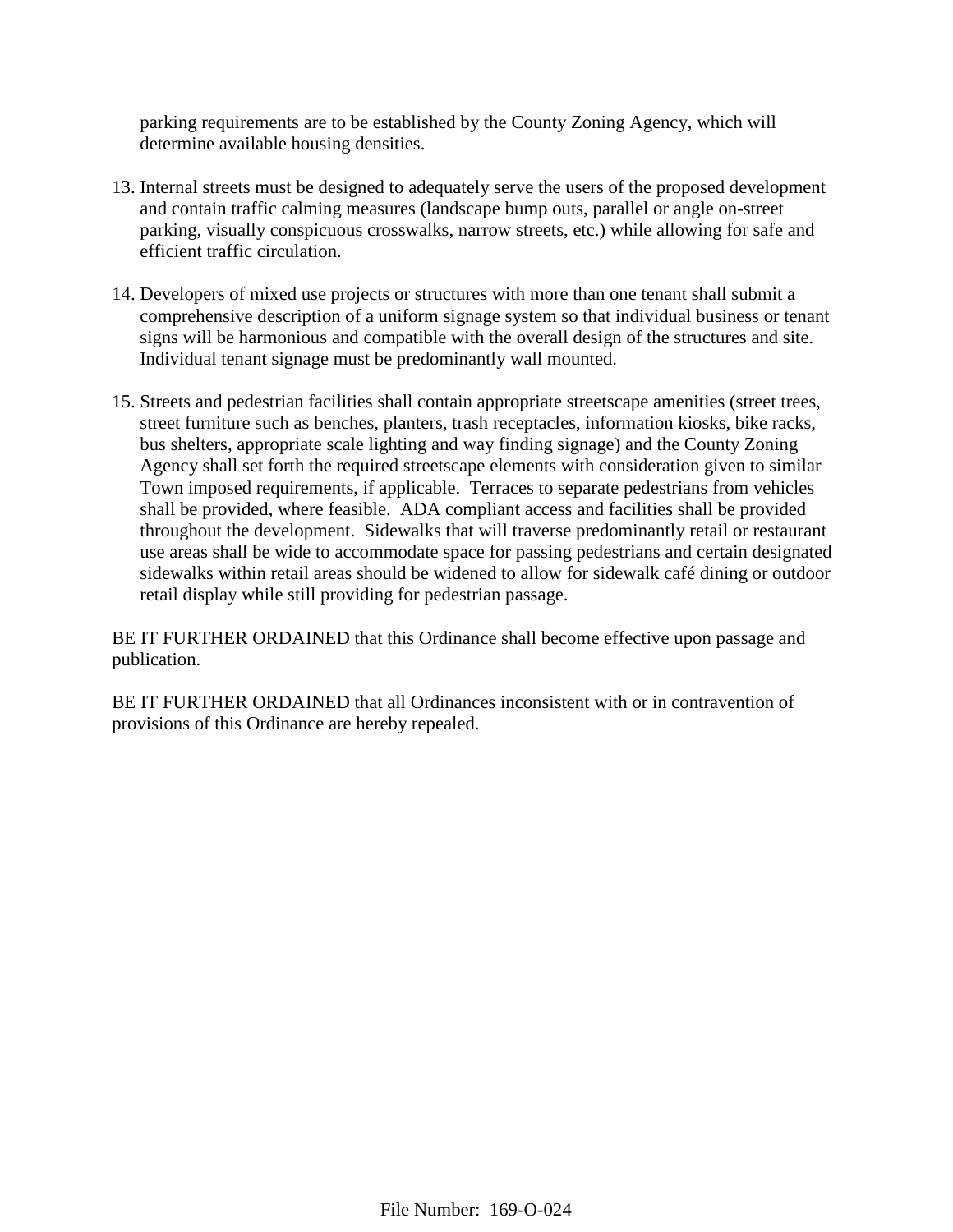# AMEND THE WAUKESHA COUNTY SHORELAND AND FLOODLAND PROTECTION ORDINANCE TO CREATE SECTION 4(g)(22)(E) WHICH PROVIDES FOR AN URBAN FORM PLANNED UNIT DEVELOPMENT CONDITIONAL USE OPTION (SZ-1459I)

Presented by: Land Use, Parks, and Environment Committee

Walter L. Kolb, Chair Jim Batzko Jennifer Grant eith Hammitt Eric Highum aske Pauline T. Jaske Willinger Thomas J. Schellinger

The foregoing legislation adopted by the County Board of Supervisors of Waukesha County, Wisconsin, was presented to the County Executive on:

Date: Kathleen NoVack, County Clerk

The foregoing legislation adopted by the County Board of Supervisors of Waukesha County, Wisconsin, is hereby: Approved:

Vetoed: Date:

Daniel P. Vrakas, County Executive

169-O-024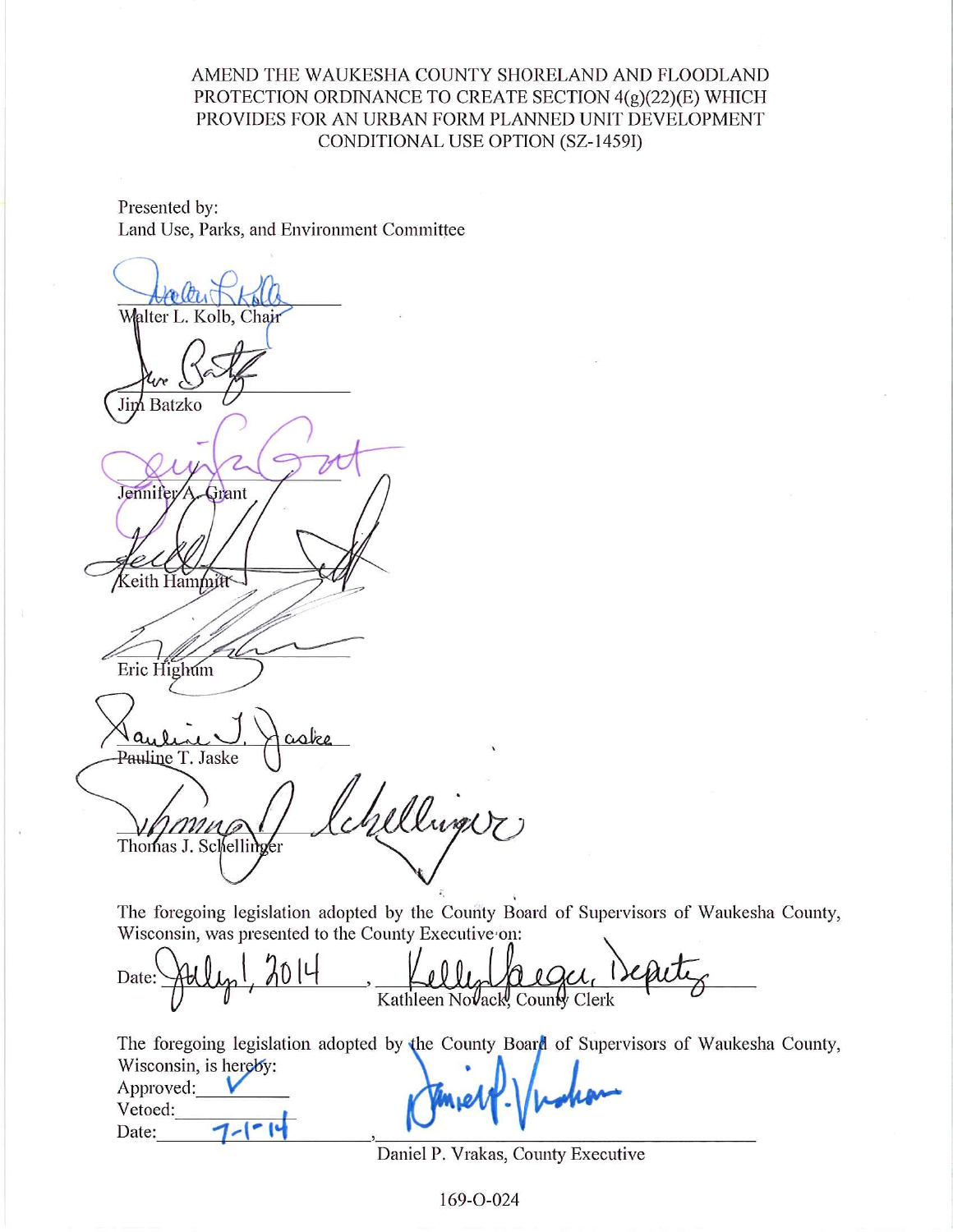#### **COMMISSION ACTION**

The Waukesha County Park and Planning Commission after giving consideration to the subject matter of the Ordinance to amend the Waukesha County Shoreland and Floodland Protection Ordinance, hereby recommends approval of SZ-1459I (Text Amendments) in accordance with the attached "Staff Report and Recommendation".

#### PARK AND PLANNING COMMISSION

05/15/2014

Lung Robert Peregrine, Chairperson

James Siepmann, Vice Chairperson

V. Ham

Patricia Haukohl

 $\mathbf{q}$ 

 $\int \mathcal{U} \, d\mathcal{U}$ 

Walter Kolb

Gary Goodehild

William Mitchell

Fritz Ruf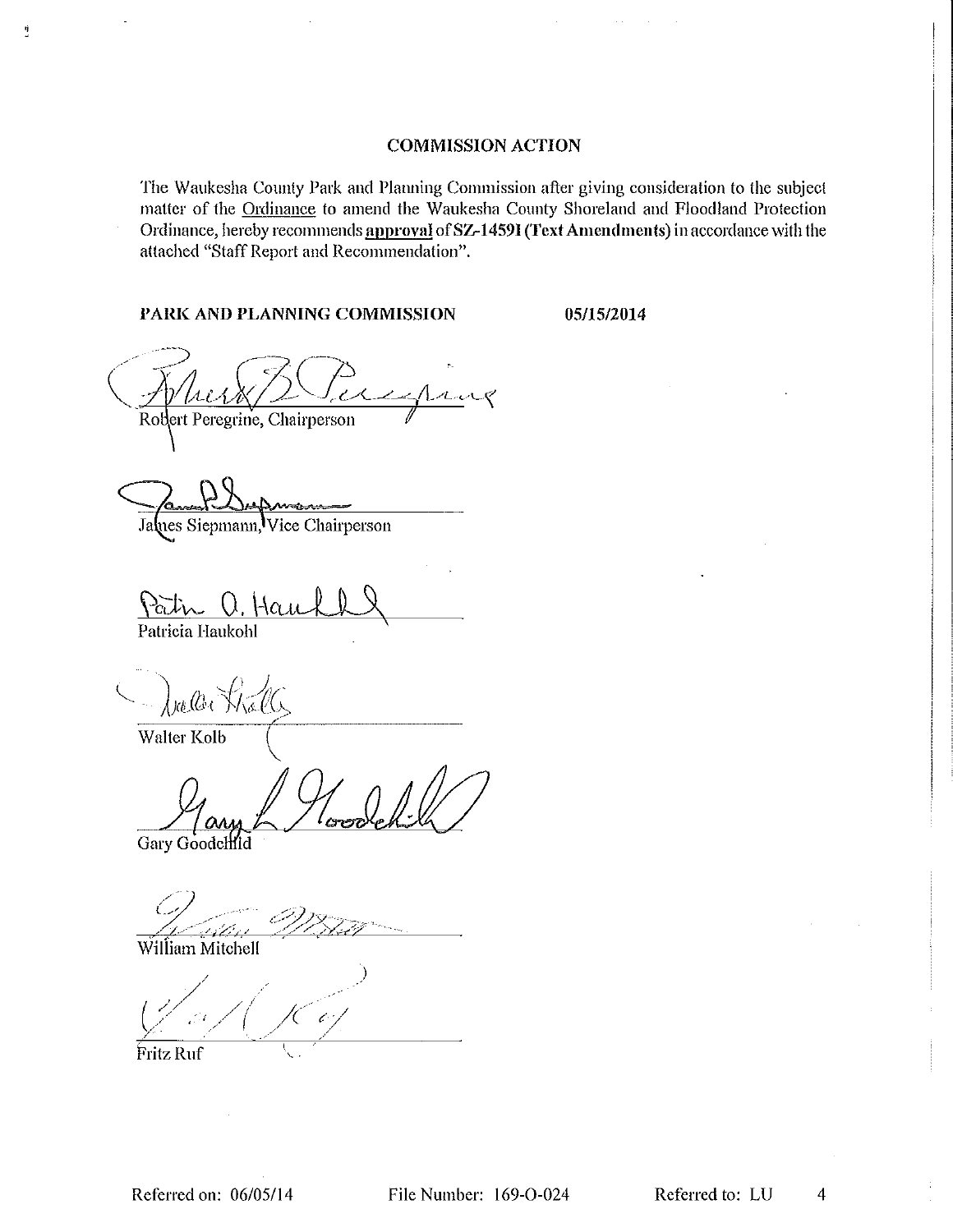# WAUKESHA COUNTY DEPARTMENT OF PARKS AND LAND USE STAFF REPORT AND RECOMMENDATION TEXT AMENDMENTS WAUKESHA COUNTY SHORELAND AND FLOODLAND PROTECTION ORDINANCE

## **FILE NOS:**

SZ-1459I

DATE:

May 15, 2014

PETITIONER:

Waukesha County Park & Planning Commission

## REOUEST.

Text amendment to the Waukesha County Shoreland and Floodland Protection Ordinance (SFPO) to create Section  $4(g)(22)(E)$  relative to a new Urban Form Planned Unit Development Conditional Use option.

PUBLIC HEARING DATE:

April 17, 2014

## **PUBLIC REACTION:**

None.

# CONFORMANCE WITH THE COMPREHENSIVE DEVELOPMENT PLAN FOR WAUKESHA **COUNTY:**

The County Development Plan recommends mixed use development and high density residential development in areas that are served by municipal services and in close proximity to employment centers. The proposed ordinance amendments will provide a new mechanism for consideration of development projects containing these elements within such settings. Therefore, the proposed ordinance amendment complies with plan recommendations.

#### **STAFF ANALYSIS:**

County Planning & Zoning Staff has had multiple inquiries from developers either proposing or contemplating large scale development projects within the highly urbanized portions of the Town of Brookfield within the past year or so. Specifically, developers have inquired about both mixed use and residential projects that may contain urban high density residential development. In addition, there has been an increasing interest from developers seeking to construct more compact, integrated developments that maximize building floor area and investment potential by incorporating covered or sub-grade parking, which also opens opportunities for more walkable developments.

Staff advised inquiring developers that while the existing Planned Unit Development provisions of the SFPO provide for a good deal of design flexibility and mixing of uses, the provisions were written principally for rural or suburban type development projects. The existing PUD provisions have largely been used for conservation design type subdivisions where additional density is provided in exchange for additional common open areas being provided or conserved. Because PUDs are intended to create more interesting, dynamic places and because of market interest. Staff felt that the time was right to advance a new ordinance option, recognizing the recommendations of the County Development Plan that call for mixed uses and higher density residential projects within areas served by municipal services. The Park &

Referred to: LU

5

 $\zeta_t$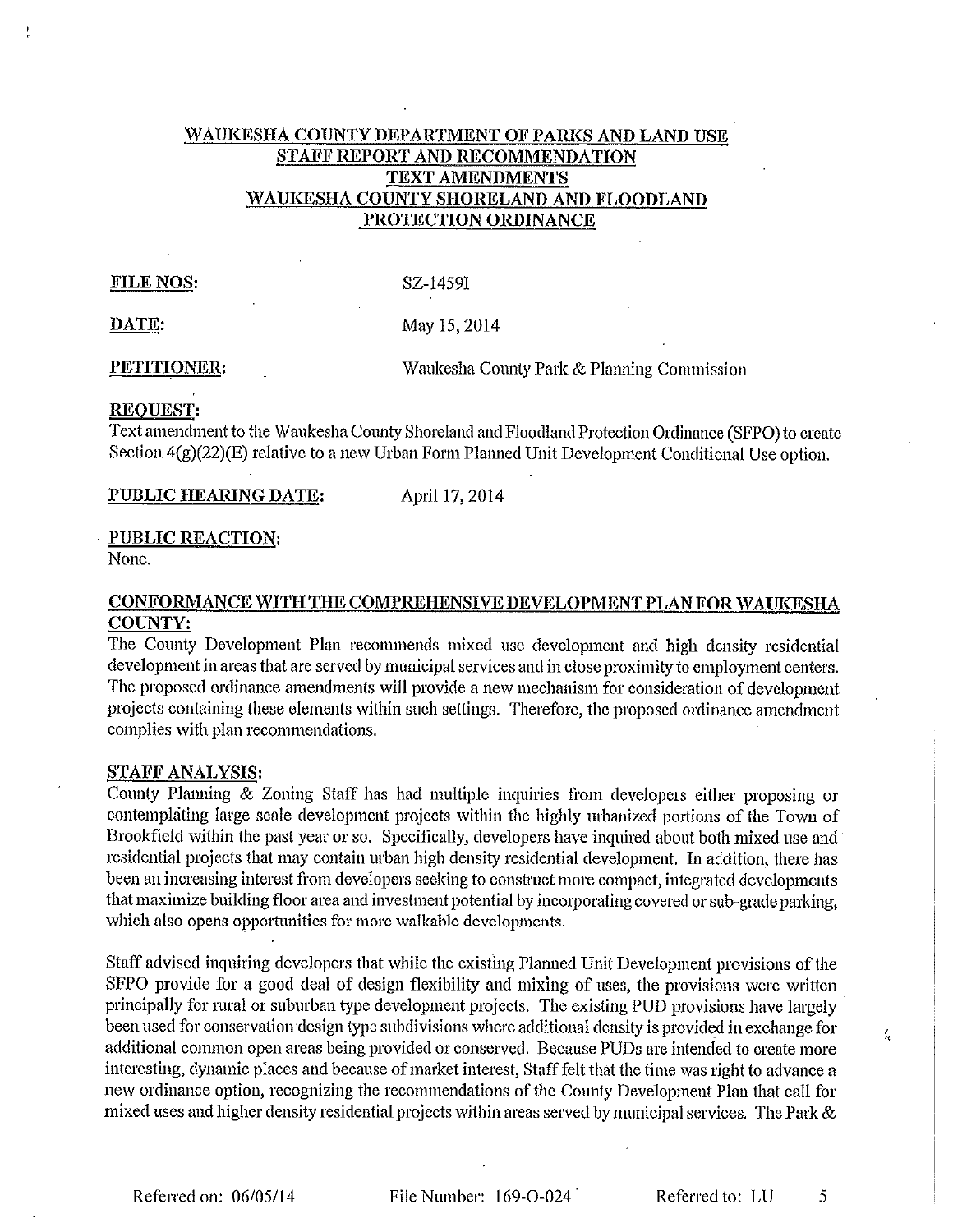#### SZ-1459I **Text Amendments**

# Waukesha County Shoreland and Floodland Protection Ordinance

Planning Commission indicated its support for such an amendment at its March 6, 2014 meeting and indicated that Planning & Zoning Staff should proceed in advancing the text amendment (see Exhibit "A").

The Town of Brookfield adopted a Mixed Use District into the Town Zoning Ordinance in 2011 to accommodate similar type development. In preparing the proposed amendments, Staff incorporated key provisions of the Town's Mixed Use District standards and also looked to other municipal sources to arrive at a list of important factors in fostering vibrant mixed use projects and neighborhoods.

The proposed ordinance provisions provide some of the same flexibility that is already available within other PUDs, but the design considerations and requirements are unique in requiring different types of amenities or public benefits for projects to be eligible for flexed requirements. For instance, conventional residential PUDs require a minimum of 40% open space, whereas the proposed PUD section would require extensive pedestrian facilities, minimum two story architecture and a minimization of surface parking lots.

Eligibility for this new PUD option will require that both municipal sewer and water be available in order to support more intensive development. At present, this will limit the availability of this option to the urban portions of the Town of Brookfield within the jurisdiction of the SFPO, which includes all unincorporated lands that are either within 1000' of a lake or public pond or 300' of a navigable stream or to the full extent of an associated floodplain if it extends further. In addition, proposed language requires that Urban Form PUDs will only be available within central business districts or in close proximity to major transportation facilities such as interstate highway interchanges, county trunk highways, major arterials or transit stops.

There are a total of fifteen proposed specified requirements for projects to qualify for the Urban Form PUD option. Most of these requirements revolve around integrated site design, high quality and mixed architectural treatments, walkability, minimization of surface parking and buildings that are a minimum of two-stories in appearance with an orientation to the street edge. Meaningful communal gathering and green spaces will be required, but it is recognized that the size and nature of such area should be determined on a case by case basis depending upon size and scope of development projects. Similarly, the proposed language recognizes that high density residential development, which is generally defined by the Southeastern Wisconsin Regional Planning Commission as development exceeding 18 dwelling units per acre, is appropriate within this category. The proposed language does not set a cap on residential density, because it is recognized that such a measure can be quite arbitrary as dwelling unit sizes can be so variable. Instead, it will be the task of the Park & Planning Commission upon recommendation of respective Town plan commissions to determine appropriate building height and massing, which will, in turn, influence permissible density.

Staff has shared this proposed ordinance language with the Town of Brookfield, as this is the only town that will be affected by the proposed language in the immediate future. The Town has indicated its support of the proposed ordinance amendments.

File Number: 169-O-024

Referred to: LU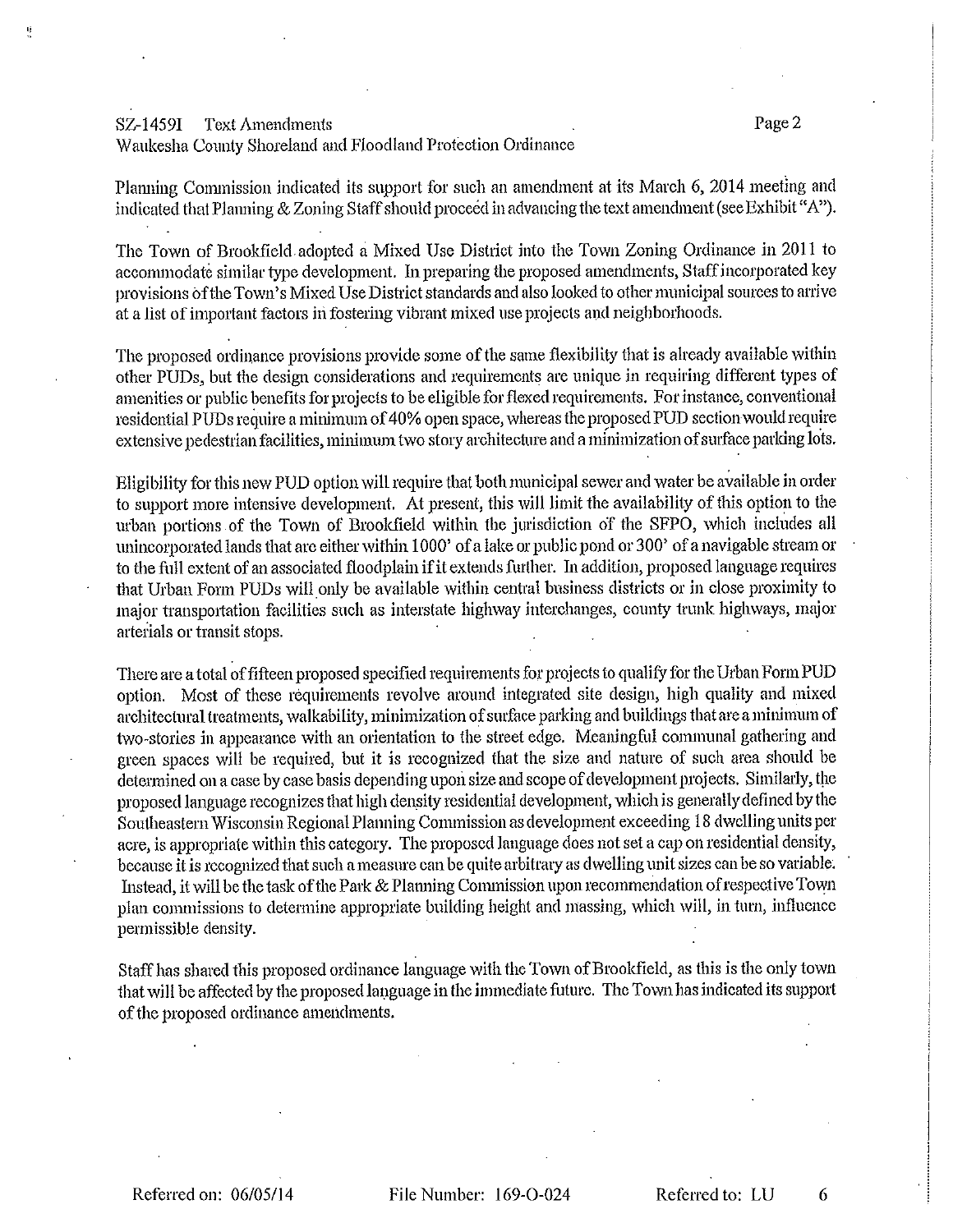## SZ-1459I Text Amendments

Waukesha County Shoreland and Floodland Protection Ordinance

## **STAFF RECOMMENDATION:**

It is the opinion of the Waukesha County Planning and Zoning Division Staff that the text amendments to the Waukesha County Shoreland and Floodland Protection Ordinance (SFPO) be approved. The proposed Urban Form PUD option will allow for additional mixed use development or single use projects that provide high quality site design and appropriate urban amenities. There is an increasing demand for developments to provide integrated places for people to live, work and recreate. The flexibility that can be afforded through a Conditional Use process allows for the development community to respond to this market demand and will provide for more interesting, dynamic development projects that are also likely to enhance the local tax base over time.

Respectfully submitted,

Jason Fruth

**Jason Fruth** Planning and Zoning Division Manager

Attachment: Exhibit "A" (Proposed SPFO Section  $4(g)(22)(E)$ )

N:\PRKANDLU\Planning and Zoning\Rezones\Staff Reports\14591 SFPO Text Amendments 05 15 14 weo.doc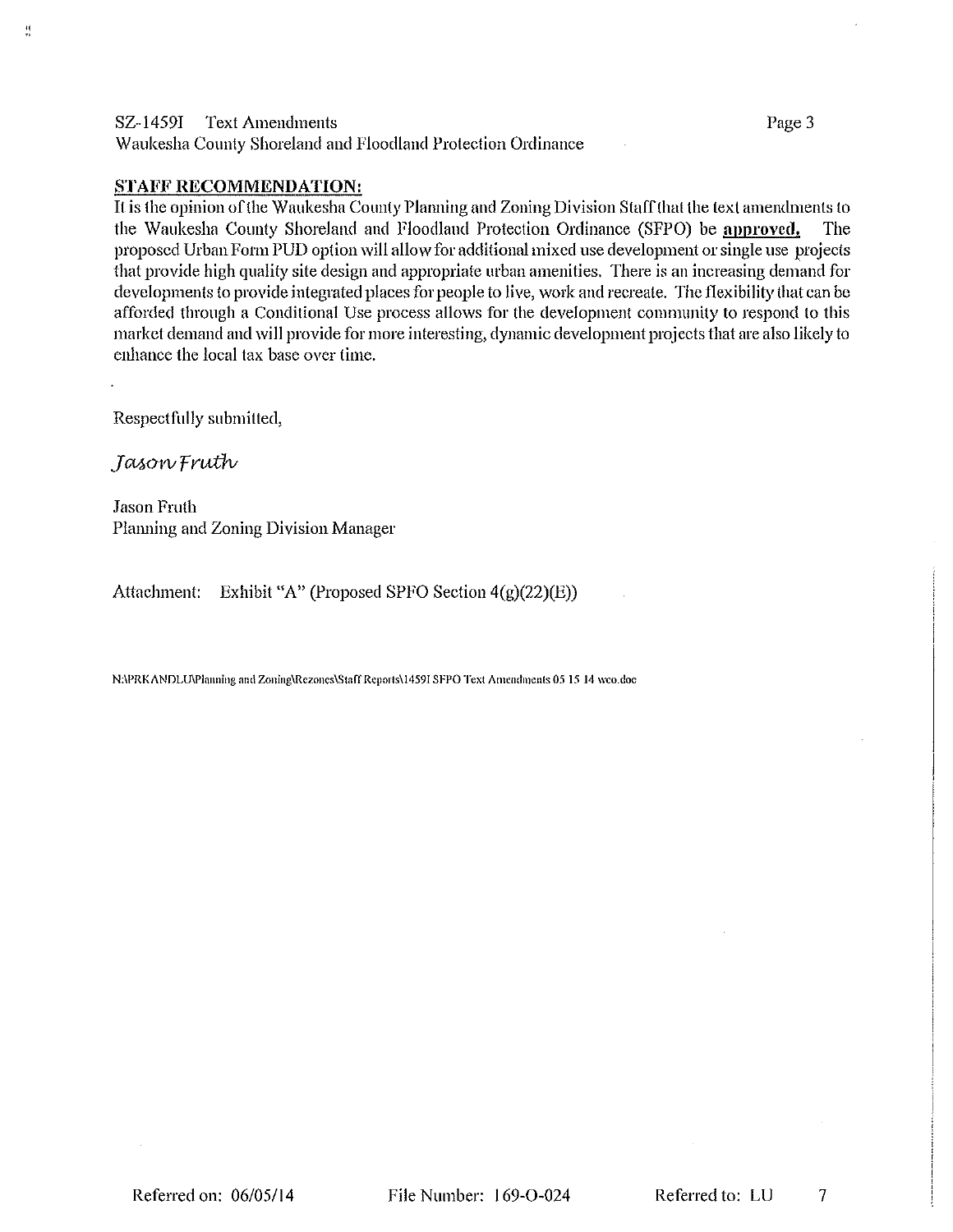# Proposed 2014 text amendment to the Waukesha County Shoreland & Floodland Protection Ordinance

#### Create Section 4(g)(22)(E)- Urban Form Planned Unit Development

Urban Form P.U.D.: An Urban Form PUD shall allow a mixture of commercial, office, residential, institutional or park and open space uses and may also allow for single use projects that contain certain specified urban design elements. Such projects are envisioned to accommodate compact, higher intensity development or redevelopment in settings where urban services are available and urban development is appropriate and will contribute to the vitality of the community. The Urban Form PUD shall require a heightened level of site design and individual buildings shall be arranged in a unified fashion so as to be complementary to each other and to be compatible with the surrounding neighborhood. Urban/high density residential development is encouraged (less than 6,000 square fect per dwelling unit) and can be authorized within this Conditional Use category.

This PUD option provides opportunity for design flexibility and sets forth basic requirements for urban form development projects in order to accommodate unique, integrated development projects. The availability of this design option recognizes that the community and County realize economic, aesthetic and quality of life benefits from projects with interesting design and higher intensity mixed uses or projects with urban form. Development projects or new neighborhoods with vertical scale architecture. mixed uses, pedestrian facilities and public gathering spaces create more dynamic places that are attractive for people to live, work and play within. Required urban amenities will benefit both the developer and the community while also allowing for orderly and efficient land use. For a project to be eligible for consideration and approval as an Urban Form PUD, the following project design elements shall be provided:

- 1. Urban Form PUDs will only be considered in existing central business district/downtown settings or in close proximity to major transportation facilities such as interstate highway interchanges, county trunk highways, major arterials or mass transit stops.
- 2. Eligible sites must be served by municipal sewer and municipal water.
- 3. Architecture, landscaping and building siting must be designed to create an attractive and cohesive environment that contributes positively to the existing setting. Landscape treatments shall be provided to enhance architectural features, improve appearance, screen parking areas and structures, provide shade and enhance the streetscape.
- 4. Urban scale architecture (minimum two story buildings or two story facades) is required. Maximum permissible building height and massing must be complimentary to the neighborhood and is subject to the approval of the County Zoning Agency.
- 5. Building designs shall utilize a variety of aesthetically compatible exterior building materials and building styles and articulations shall be varied. Long, monotonous façades or roof designs shall not be permitted. HVAC units and other rooftop mechanicals/utilities are required to be screened from view.
- 6. Meaningful communal gathering and green spaces provided in accessible settings must be an integral part of any proposed development.

Referred to: LU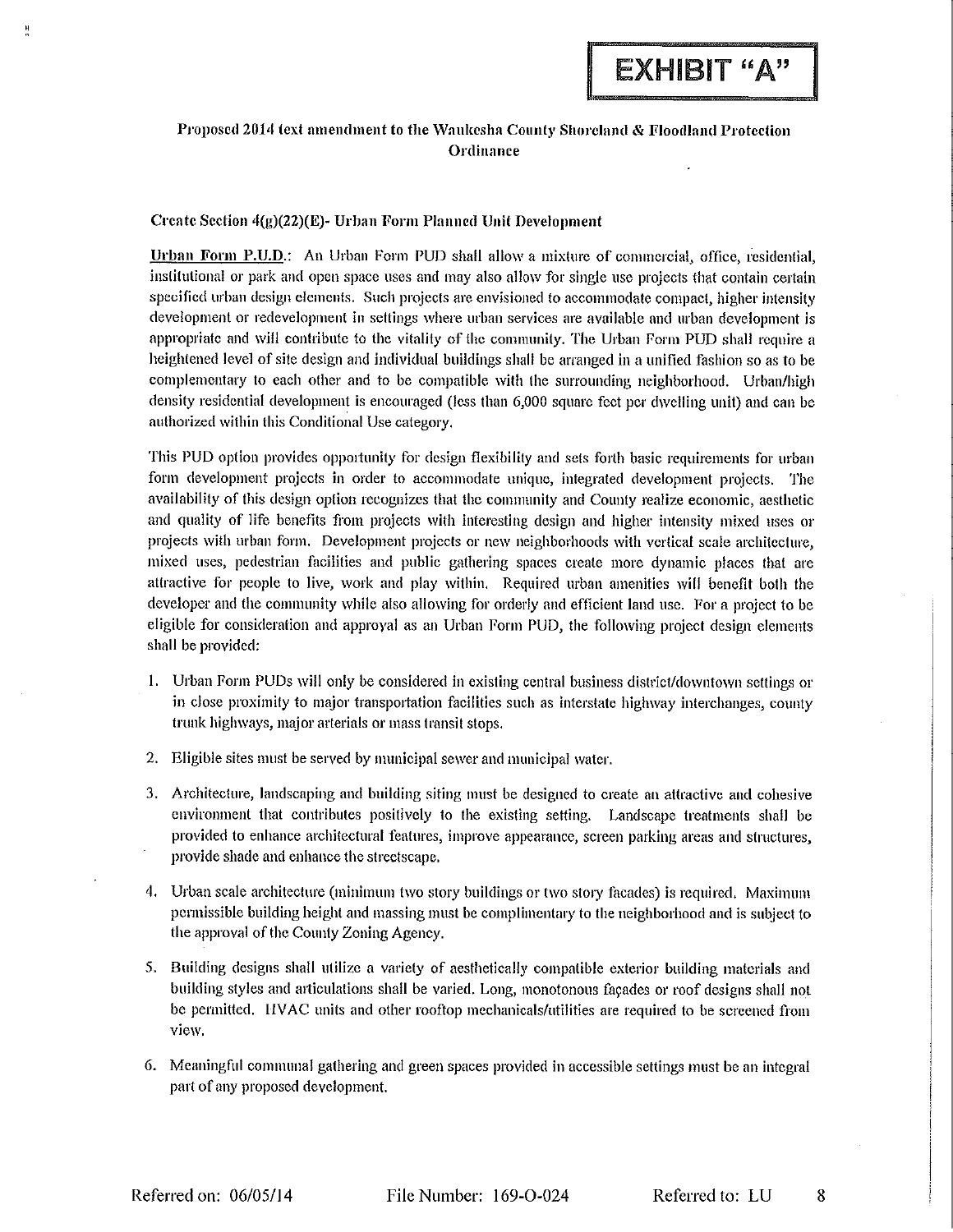- 7. Pedestrian facilities must connect buildings and uses within the proposed development and must connect the development to the surrounding neighborhood in order to provide safe and convenient access for patrons, residents, and pedestrians. Bicycle accommodations should be considered in the project design.
- 8. Proposed development projects must be complimentary to the surrounding neighborhood.
- 9. Buildings shall be predominantly oriented to streets with minimal street setbacks or maximum buildto lines to be specified by the County Zoning Agency.
- 10. Large surface parking lots shall be minimized with specific consideration given to avoidance of parking lots between buildings and the street edge. Structured, underground or on-street parking must be provided to the greatest extent practicable. Surface parking lots should be located to the side and rear of buildings as much as possible. Parking areas should be landscaped to incorporate planting islands large enough so they may also serve as storm water areas or snow storage areas.
- 11. Retail and mixed retail/office buildings shall provide large store front windows that provide visibility and transparency at the pedestrian level.
- 12. Urban/High Density residential development is permissible with the form and massing of buildings to be authorized by the County Zoning Agency. Any County-imposed minimum residential dwelling unit size restrictions shall be in accordance with SEWRPC's Regional Housing Plan for Southeastern Wisconsin: 2035 (or as amended in the future) recommendations for unit size affordability (i.e. 800 square feet or less for a two bedroom unit). Specified maximum building height, setbacks, build-to lines, offsets, and on-site parking requirements are to be established by the County Zoning Agency, which will determine available housing densities.
- 13. Internal streets must be designed to adequately serve the users of the proposed development and contain traffic calming measures (landscape bump outs, parallel or angle on-street parking, visually conspicuous crosswalks, narrow streets, etc.) while allowing for safe and efficient traffic circulation.
- 14. Developers of mixed use projects or structures with more than one tenant shall submit a comprehensive description of a uniform signage system so that individual business or tenant signs will be harmonious and compatible with the overall design of the structures and site. Individual tenant signage must be predominantly wall mounted.
- 15. Streets and pedestrian facilities shall contain appropriate streetscape amenities (street trees, street furniture such as benches, planters, trash receptacles, information kiosks, bike racks, bus shelters, appropriate scale lighting and way finding signage) and the County Zoning Agency shall set forth the required streetscape elements with consideration given to similar Town imposed requirements, if applicable. Terraces to separate pedestrians from vehicles shall be provided, where feasible. ADA complaint access and facilities shall be provided throughout the development. Sidewalks that will traverse predominantly retail or restaurant use areas shall be wide to accommodate space for passing pedestrians and certain designated sidewalks within retail areas should be widened to allow for sidewalk café dining or outdoor retail display while still providing for pedestrian passage.

N:\PRKANDLU\Planning and Zoning\SF Protection Ordinance blue cover\Text Amendments\2014\Urban Scale PUD text amendment 032814.doc